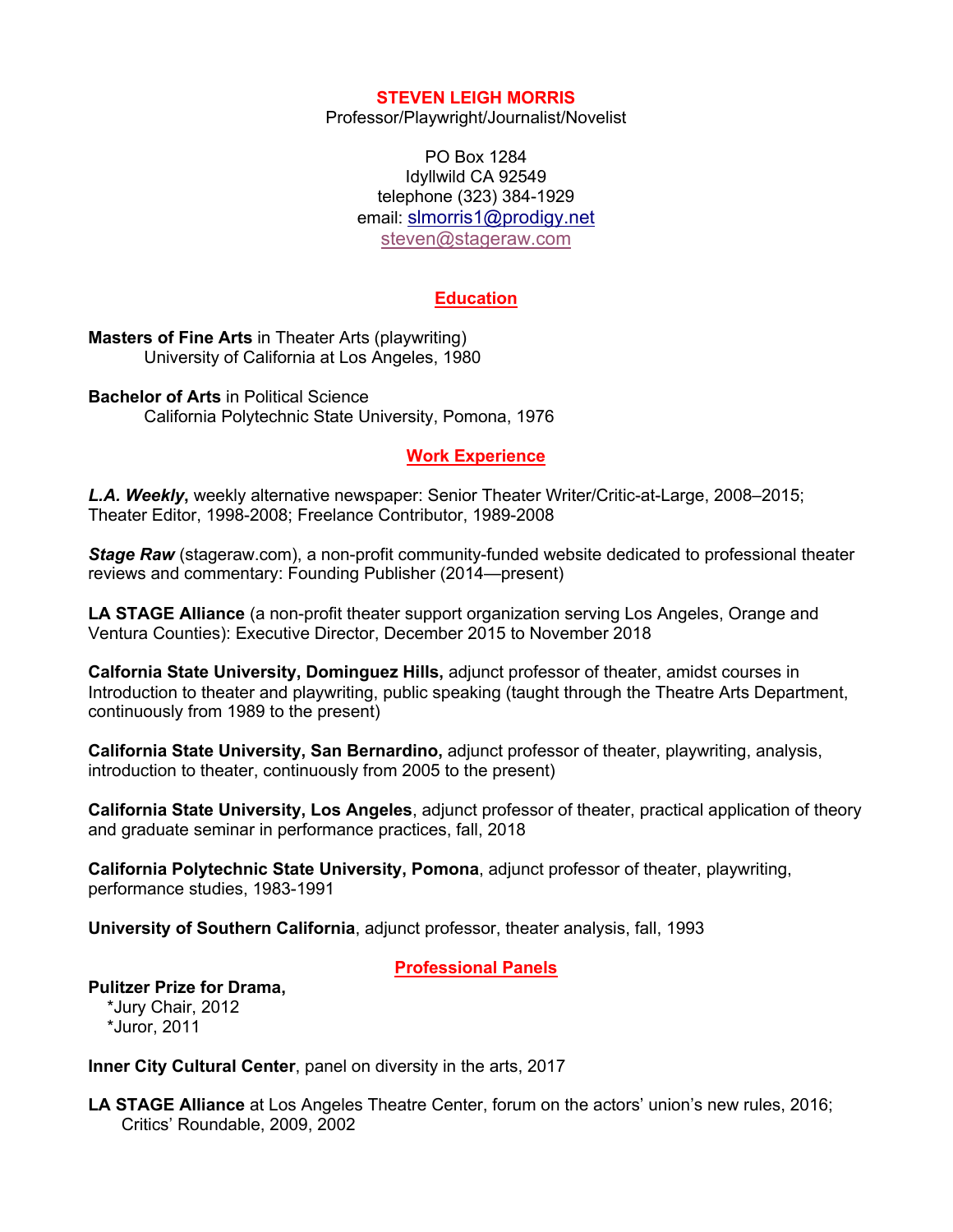# **Morris CV, page 2 (Professional Panels, cont.)**

**KPCC, Pasadena, 98.3 FM,** panel on critics and arts, Crawford Family Forum, Pasadena, 2012

**Hollywood Fringe Festival Critics Panel**, 2011

**Theatre @ Boston Court,** Spirituality and Theater, with Reverand Inman Moore, Reverand Ed Bacon (Al Saints Church, Pasadena) and Rabbi Gil Kollin Theater @ Boston Court, 2010

**City of Los Angles**: City's Visiting Journalists Program 2006

**Edge of the World Theater Festival**, panel of media relations, 2000 and 2001

# **Awards:**

**LA Drama Critics Circle**, Gordon Davidson Award for distinguished contribution to the Los Angeles theater community, 2018

**Indie Book Awards (Human Relations) Gold Prize***,* for the novel *Fowl Play,* 2017

**National Entertainment Journalism Awards,** Print Critic of the Year, 2011

**Greater Los Angeles Press Club:** citation of excellence, entertainment reviews: 2007, 2001, 1997

**Abingdon Theatre Company**, New York Christopher Brian Wolk Award, finalist, 2006

**Drama-Logue Award** for writing: *Atomic Quintet*, Playwright's Arena, 1998

**Drama-Logue Award** for writing: *Guises*, Los Angeles Actors Theater, 1985

**Donald Davis Playwriting Award**, *Forest Murmurs*, Resident Theater Co., 1980

# **Media Appearances:**

**Animal Farm,** host of a weekly Zoom-based discussion show about art and politics, produced by City Garage Theatre. Guests have included playwrights **Neil LaBute, Chay Yew, Luis Alfaro** and **Gay Walley**; theater artistic directors **Jon Lawrence Rivera** (playwrights arena), **Michael Shepperd** (Celebration Theatre**), Vanessa Stewart** (Sacred Fools Theater) **Gary Grossman** (Skylight Theatre), **Jose Luis Valenzuela** (Latino Theatre Company), **John Flynn** (Rogue Machine), **Martha Demson** (Open Fist Theatre Company) **Jessica Kubzansky** (Boston Court Performing Arts Center), **Paul Crewes** (Wallis Annenberg Center for the Performing Arts) and **Stephen Sachs** (Fountain Theatre); and actors **French Stewart**, **Thomas Sadoski** and **Lindsay Noginski** (November, 2020 to present)

**Woodstock Booktalk with Martha Frankel** (on the novel *Fowl Play*, January, 2017)

**KCRW, FM Radio, Santa Monica** (Madeleine Brand Show, on the novel *Fowl Play*, 2016)

**KPPC, FM radio, Pasadena, Los Angeles and Orange County** ( \*"The Frame," host John Horn, on Actors' Equity and LA theater (2016) \*Patt Morrison Show, on LA theater productions (2008 – 2013) \*"Air Talk," host Larry Mantle, on LA theater produtions (2000-2008) \*"Kitty Felde Show," on LA theater productions (2000-2008)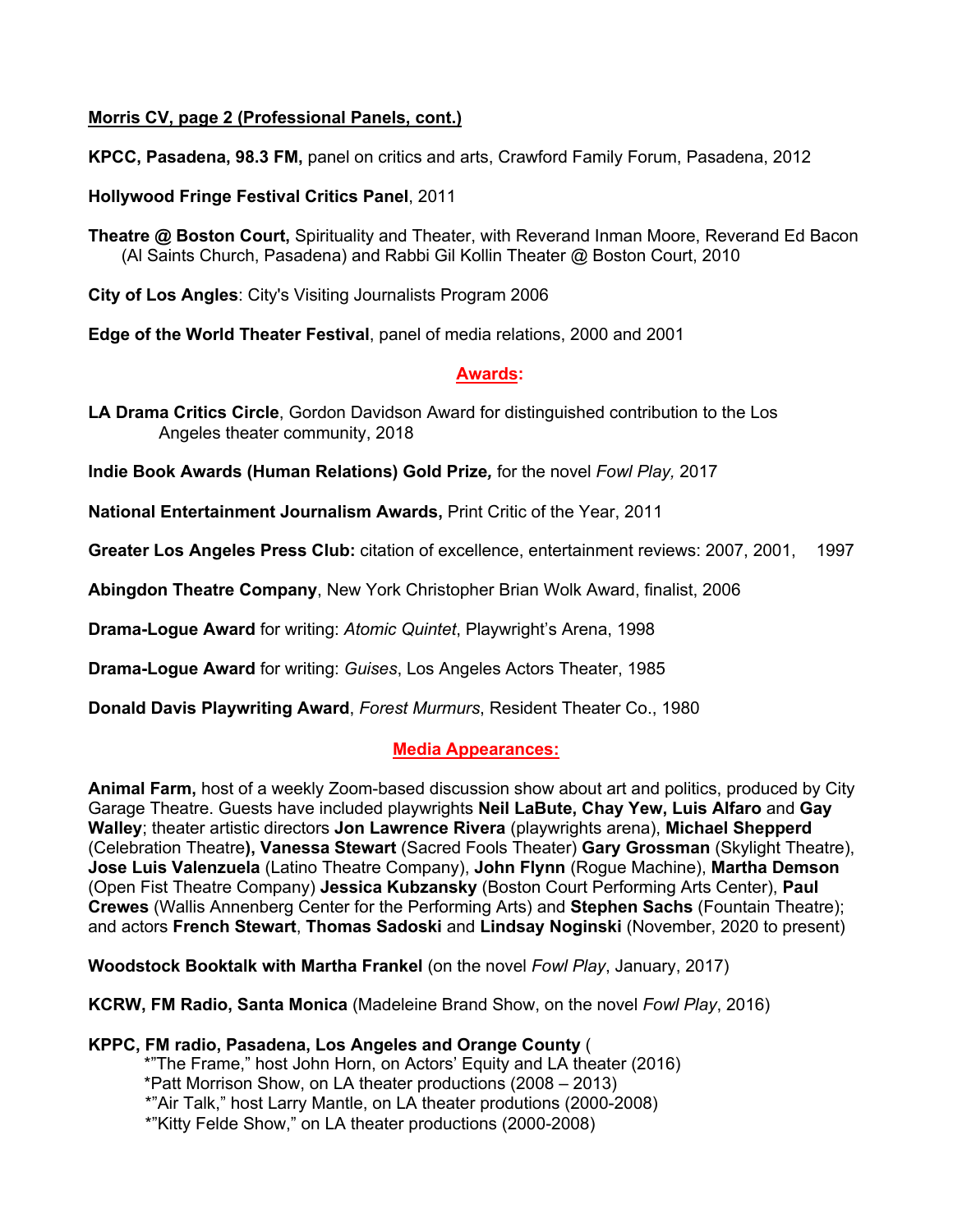# **Morris CV, Page 3**

**KPFK, FM radio**, Los Angeles, hosts Barbara Osborn and Howard Blume, on the founding of *Stage Raw* (2014)

**Channel 36**, cable access television, Los Angeles, on producing Russian Theatre Company in LA (1990)

# **Publications (Fiction, Plays, Drama Criticism/Feature Writing)**

*Red Ink,* a play about the press**,** *100 Monologues from New American Plays: 2020* (Applause Books, Rowman and Littlefield, New York), 2021

*Fowl Play***,** a novel. Published by Haqua Press (Los Angeles) and Open Road Media (New York), March, 2016 ("A wryly funny, deftly written and tangibly absurdist novel of urban angst." --- Charles Isherwood, drama critic at *The New York Times.*) Gold Prize winner, Indie Human Relations Book Awards, 2017

*Beachwood Drive,* a play (Samuel French, Inc., New York, 2008; Best New American Plays of 2009 Smith & Kraus Publishers, New York, 2009)

*American Theatre* **Magazine**¸ a monthly theater journal published by Theatre Communications Group, 355 Lexington Avenue, New York, NY 10017

- \*Feature on Thearicum Botanicum in Topanga Canyon, August, 2016
- \*Feature on Theatre @ Boston Cort in Pasadena, November, 2015
- \*Book reviews, September, 2015
- \*Feature on the 24<sup>th</sup> Street Theatre in Los Angeles, April, 2015
- \*Feature on El Cuentro 2014 Latino theater festival, Nov., 2014
- \*Feature on sound designer John Zalewski, Sept. 2014
- \*Cover Story on ensemble-created theater, March, 2013
- \*Cover Story of Cornerstone Theatre Company, September, 2010

 \*Medea/Macbeth/Cinderella, preview of a production at the Actors' Gang Theater in Los Angeles (June, 1997)

*New York Times***,** theater feature of playwright Murray Mednick ("Surviving Brooklyn and Finding a Home Far Away), Sunday Arts and Leisure (December 22, 2002)

# *Los Angeles Times*

 \*Conversation with *Times* critic Charles McNulty on L.A. theater, Sunday Calendar, Aug. 6, 2010 \*"Russia's Scene is Revised," article on Moscow Theatre, Sunday Calendar, March 6, 2005

# *LA Weekly*

 \*Contributor of a weekly, 1,200 word column on the Los Angeles theater scene, including interviews, commentary and analysis (continuously since May, 1993 )

\*Contributor of weekly 250 word theater reviews (continuously since Oct., 1986)

\*Contributor of news stories on political developments in Moscow and Los Angeles

(continuously from 1991 to the present)

\*Cover Stories:

\*April, 2012, "We Don't Need No Playwright", on ensemble theater in Los Angeles \*April, 2011, "Why Theater Matters: L.A. Theater's Moment of Truth."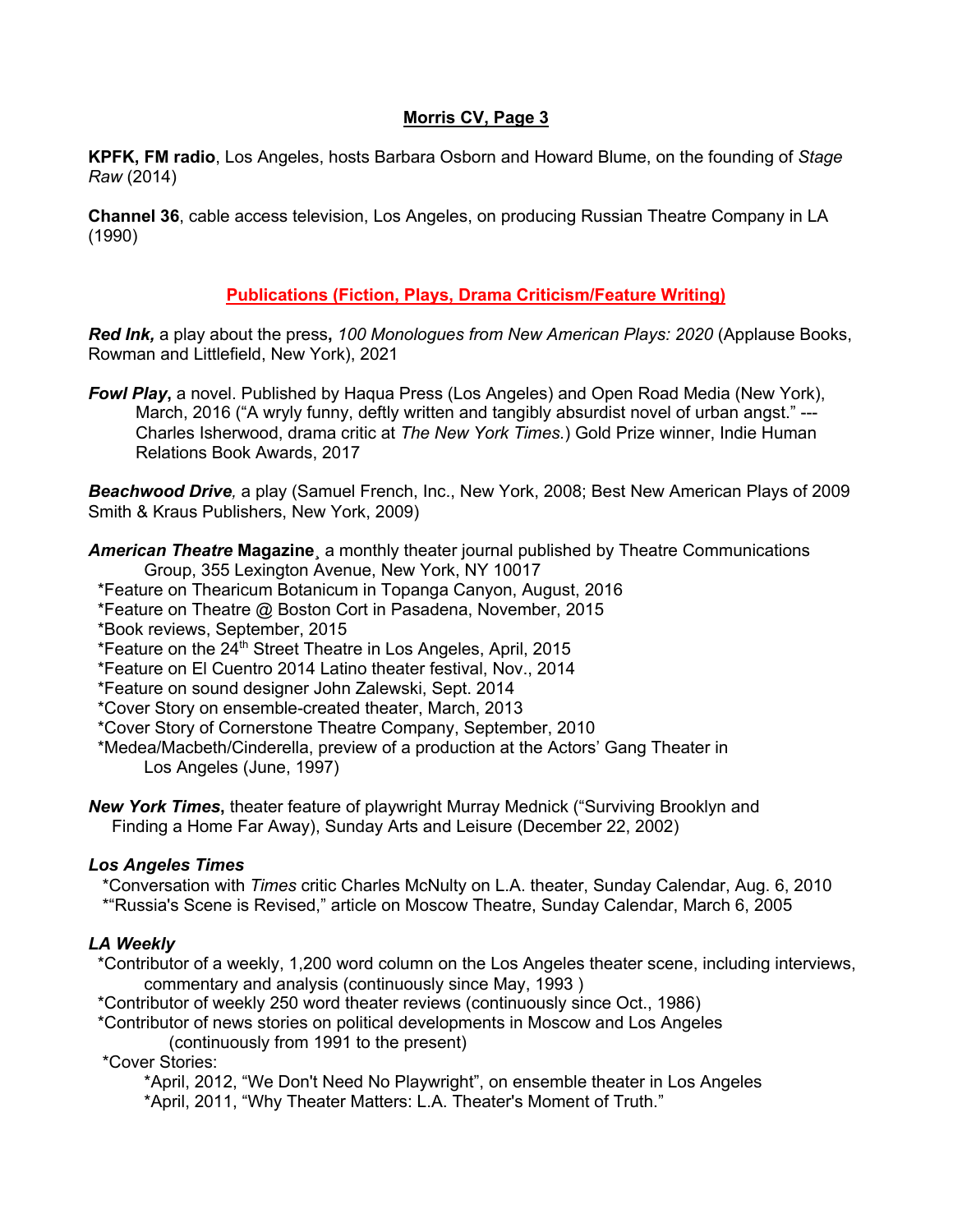# **Morris CV, Page 4, (publications,** *LA Weekly* **cover stories, cont.)**

\*January 13, 2011, "Community Watchdog Carey Brazeman Fights Villaraigosa's Crusade for Density Everywhere" -- on urban redevelopment in Los Angeles

\*April, 2010, "The War Within Us", profile on Los Angeles Theatre Ensemble

\*January 13, 2010, "Pee Wee's Big Comeback" on Pee Wee Herman at L.A. Live

\*April, 2009, "Song and Angst, The Rise (And Fall?) of the Dark L.A. Musical"

\*April, 2008, "Continental Divisiveness," New York and L.A. Theater

\*February 20, 2008, "Bitter Homes and Gardens: How Density Hawks are Changing the DNA of Los Angeles

\* April, 2007, "To Play or Not to Play"

\*June 24, 2004, "Or Not To Be," saga for a \$200k debacle *Hamlet* at the Tamarind Theatre \*April 22, 2004, "Company Town", portraits of lL.A. ensemble companies and their leaders \*Cover stories on Los Angeles Theater, April 2001, April, 2002, April, 2003 \*Cover story on Tim Robbins' return to the Actors' Gang, September, 2001

\*Cover story on life in Moscow, Russia April, 1994

#### *L.A. Stage/@thisstage* **((2013-2018)**

\*A Season of Silver Linings

\*Funding Available to Help Sustain L.A. Theater

\*Phase I of Sustaining Los Angeles Theater: A Report

\*Into the Woods: Old Sorrows and New Hopes for LA Theater

\*Can We Stand (By) Eachother?

\*I Was Thrown Down a Staircase by Meryl Streep: The Extraordinary Life of Laura Zucker

\*By the Numbers, and LA Takes to the Airwaves

\*Not Laugning My Osoff

\*A Facebook Campaign Pitch Goes Haywire

\*The Curious Contradiction of Fighting for the Arts in D.C.

\*Art and Politics and LA STAGE Alliance

\*Goodbye, 2016: Snowflakes in the Desert

\*Abuse Prevention in a Coarsening Society

\*After the Fall, 2016

\*From There to Eternity: Unpublished Interviews with Gordon Davidson, Part 2

\*From There to Eternity: Unpublished Interviews with Gordon Davidson, Part 1

\*Vengeance and Forgiveness in Shakespeare, and in Our Culture

\*Actors' Equity Files a Motion to Dismiss

\*Actors' Equity Versus Los Angeles Theater

\*Abuse in Chicago, Fury in Los Angeles

\*Odyssey Theater Hit by Claim for Back Wages

\*Appeals Board Ruling Against EDD Bodes Well for LA Theater

\*California Versus the Arts

\*A Report on LA STAGE Alliance's Six Community Forums

\*Los Angeles Mid-Size and Large Theaters Feeling the Pain of a Shifting Economy

\*Size Doesn't Matter: Arts Districts and How Actors' Equity Could Help

\*Freedom's Just Another Word: A Playwright and Her Actor Husband Flee Tehran

\*Light Up the Sky: A Case for Arts Distrincts in L.A.

\*A Fantasy: L.A. Theater, New Year's Day, 2026

\*Clear Cutting: How to Make It Through Climate Change

\*Black Piet: Old Man Stereotypes Just Keep Rolling Along

\*Classical Gas: A Road Trip to San Francisco

\*On the Purity of Voices

\*War and Peace: Rebecca Metz on Actors' Equity and its Plans for LA

\*Potholes on the Bike Path: The Labor Union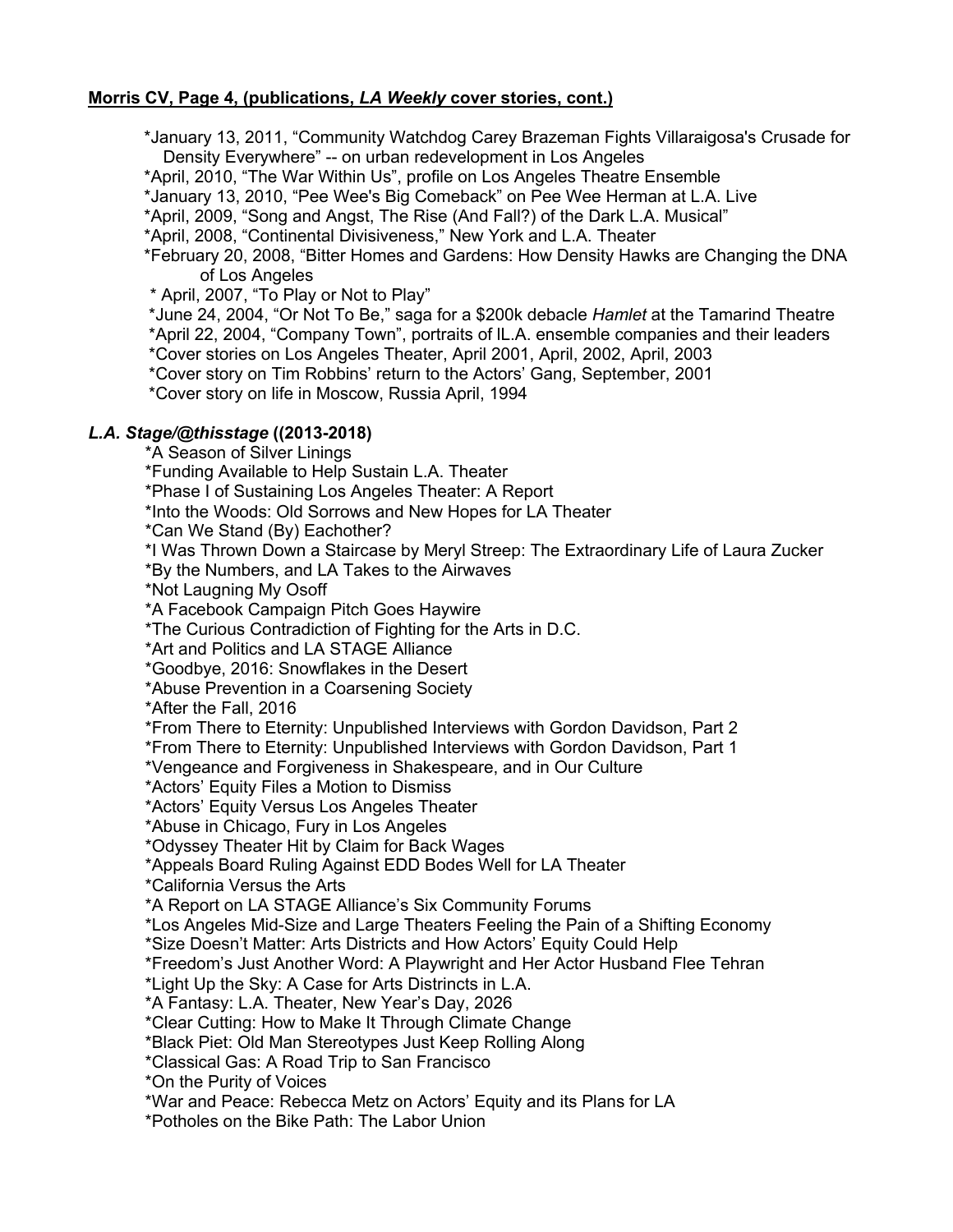# **Morris CV, Page 5 (Publications,** *LA Stage* **Magazine, cont.)**

 \*Classical Gas: Notes on a Theater Class in San Bernardino \*Into the Woods

*DRAMA* **Magazine**, a stage quarterly published by British Theatre Association, London -- Contributor of quarterly theater reviews from Los Angeles (1985 - 1990)

*World's Fair Magazine*, Corte Madera, CA a quarterly journal of events and attractions -- Contributor of a quarterly 2,000 word column on ride-films and special-effects theater events in the American South West (1994-1996)

*Back Stage*, the performing arts weekly, Los Angeles

-- "Mirrors Not Bridges," a 3,000 word essay on theater in Moscow, and the 11th annual Istanbul International Theater Festival (July 29, 1999)

**PARABASIS**, a quarterly stage journal published by A.S.K. Theatre Projects, Los Angeles

-- "From Playwright-as-Artist to Playwrigt-as-Employee," a 1500 word opening essay on new play development (Spring, 1996)

# **Play Productions:**

#### **Playwrights Arena, Los Angeles**

*Red Ink*, 2020

*Beachwood Drive* 

\*at Lublin International Theatre Festival, Poland. *Beachwood Drive*, April 2001 \*at Teatr Ugol, Scezen, Poland, *Beachwood Drive*, April, 2001

\*at Theater of NOTE, Los Angeles, *Beachwood Drive*, March, 2000

*Atomic Quintet,* drama around a music academy in the Sierra Nevadas, 1997

- \* Pick-of-the-Week, *L.A. Weekly*
- \* Critic's Choice, *Drama-Logue*
- *Africa*, a farce about theater, 1995
	- \* "recommended," *L.A. Weekly*

*Wet Snow* — a mystery based on Dostoevsky's *Notes from Underground*, 1994

- \* "Critics Choice," *Back Stage West*
- \* "recommended," *L.A. Weekly*
- \* "Best of the Weekend," *L.A. Times*

**City Garage, Santa Monica,** *Moskva*, a contemporary adaptation of Mikhail Bulgakov's novel, *The Master and Margarita* September-December, 2013

**New York Theatre Workshop** (off-Broadway), *Red Ink*, a farce about contemporary journalism, December, 2011

**Abingdon Theatre Company, New York (off-Broadway)**, *Beachwood Drive*, November, 2008; published by Samuel French, Inc. 2009 (acting edition) and Smith & Kraus Publishers (Best New American Playwrights, 2009)

#### **Actors Gang, Los Angeles**

*Moscow*, at ASK Common Ground Festival, UCLA, *Moscow,* June 2000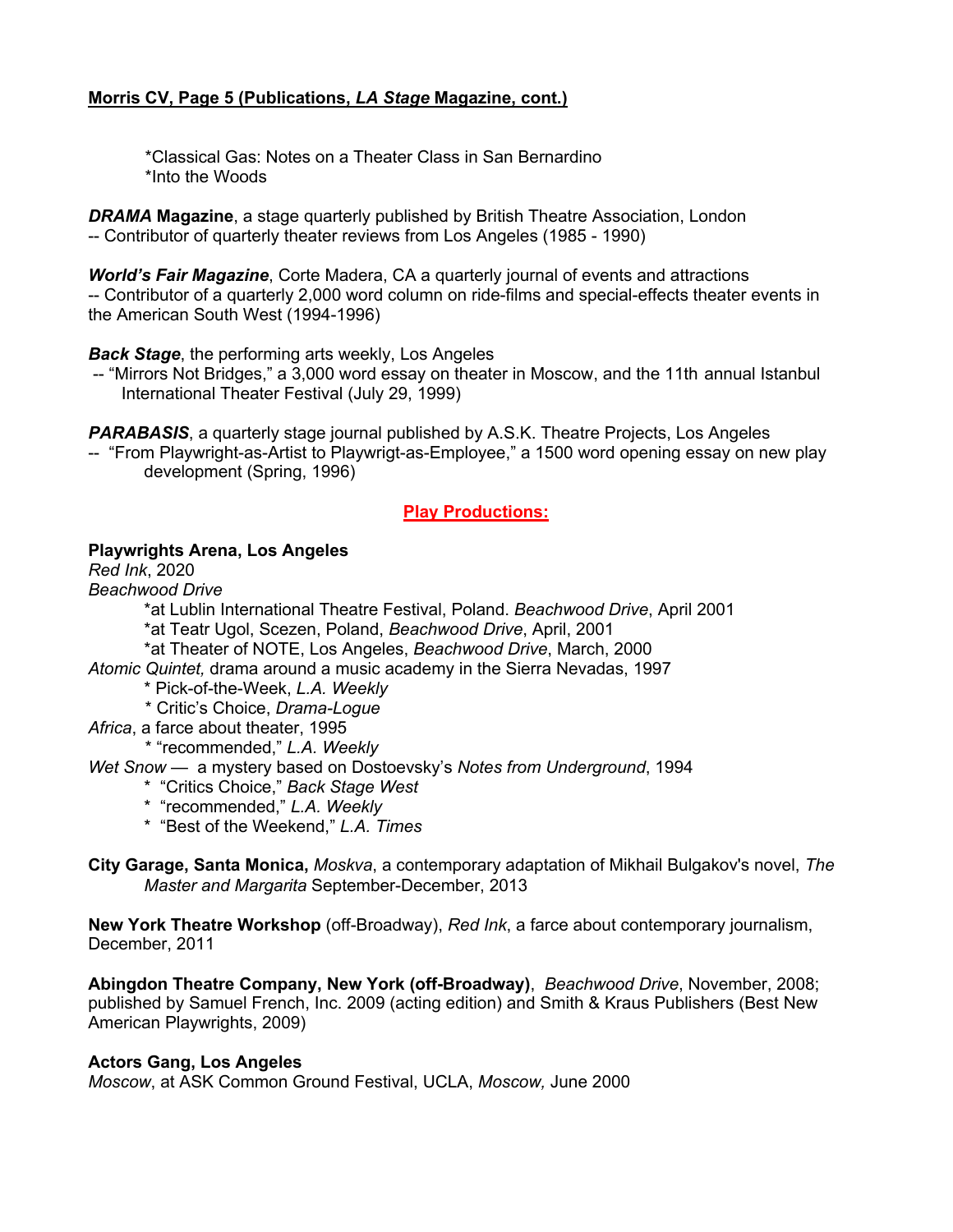# **Morris CV, Page 6 (Play Productions, cont.)**

# **Pacific Resident Theatre, Venice**

*\*Red Ink*, November, 2011

*\*Aliens,* a contemporary adaptation of Pushkin's poem, "Eugene Onegin," 1991

- -- "Critics Choice," *Los Angeles Times*
- -- "recommended," *L.A. Weekly*

## **Mark Taper Forum, Los Angeles: New Works Series**

*Aliens*, 1988

#### **Mark Taper Forum: Itchie Foot Cabaret**

*The Lady and the* Poet-- a literary cabaret based on the life of W.B. Yeats, commissioned 1988

**L.A. Theatre Works**, Venice, California, Dramaturg for *The Grace of Mary Traverse,* by Timerlake Werterbaker (1988)

# **Tricycle Theatre, London**

*Tinder Man*, December, 1984

#### **Los Angeles Actors Theatre**

*Guises* — a comedic amalgam of Irish literature*, Louis B Mayer Festival of Premieres, July, 1984* \* "Critic's Choice, Drama-Logue *Tinder Man*, a play in two acts, Sept, 1983

#### **Pilot Theatre, Los Angeles**

*Sketches* a series of characer sketches from the country, 1982

#### **UCLA Resident Theatre Company**

Forest Murmurs – a play in two acts, Setpember 1980

# **Berkeley Stage Company**

*Sketches,* 1979

#### **New Play Company, Los Angeles**

*Sketches*, 1977 *Confessions of Matha Rae*, a one-woman show, June, 1977

#### **Napa Valley Theatre Company**

*Confessions of Martha Rae* — a one-woman performance (1976)

**Playwright-in-Residence:**

**Actors Gang**, Los Angeles, October 1999-October. 2000

**Theatre on Spartacus Square**, Moscow: March-April, 1991

**Los Angeles Theatre Center**; 1986-1988

**University of California, Riverside**; Nov., 1980 - Feb., 1981

**California Polytechnic State University, Pomona**; Nov., 1976 - Feb., 1977